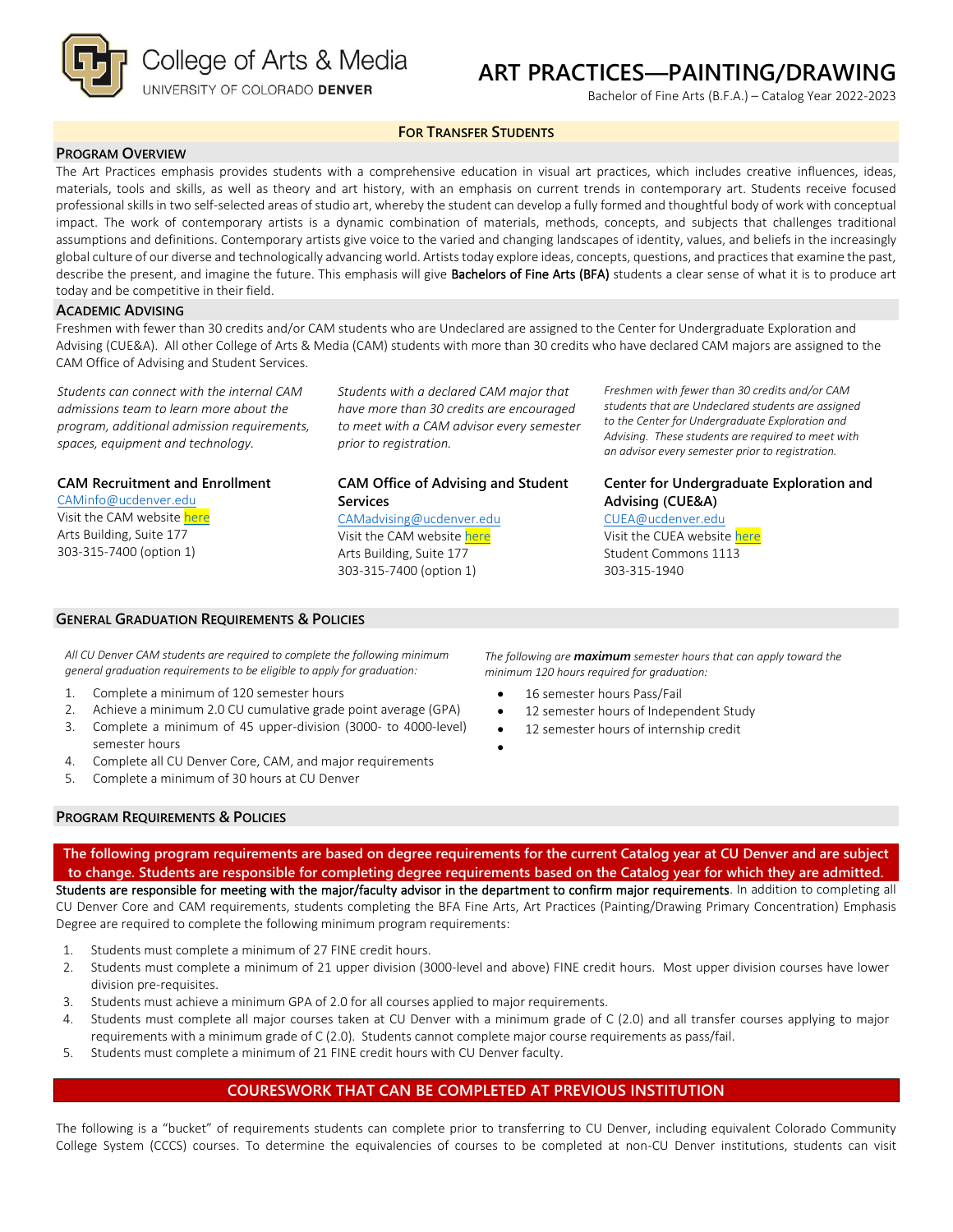College of Arts & Media

# UNIVERSITY OF COLORADO DENVER

# **ART PRACTICES—PAINTING/DRAWING**

Bachelor of Fine Arts (B.F.A.) – Catalog Year 2022-2023

#### **FOR TRANSFER STUDENTS**

[www.transferology.com](http://www.transferology.com/)**.** It is critical students connect with a CU Denver academic advisor to ensure planned courses will transfer *and* apply to CU Denver degree requirements. All non-CU Denver coursework must be completed with a C- or better to be eligible for transfer.

Students interested in completing an Associate (A.A. or A.S.) Degree or a Colorado Statewide Transfer Articulation Agreement or Degree with [Designation \(DWD\)](https://highered.colorado.gov/Academics/Transfers/TransferDegrees.html) must work with their community/junior college academic advisor to create an academic plan that accounts for all degree or transfer articulation agreement requirements. Colorado Community College Students may also explore the option to complet[e Reverse Transfer](https://degreewithinreach.wordpress.com/) at CU Denver.

| <b>CU Denver Requirements</b>                      | <b>CU</b><br>Denver<br><b>CCCS Equivalent Courses &amp; Notes</b><br><b>Credits</b> |                                                                                                                                    | CCCS<br>Credits |
|----------------------------------------------------|-------------------------------------------------------------------------------------|------------------------------------------------------------------------------------------------------------------------------------|-----------------|
| <b>CU Denver Core Curriculum</b>                   | $34 - 40$                                                                           |                                                                                                                                    |                 |
| Requirements                                       |                                                                                     |                                                                                                                                    |                 |
| ENGL 1020 - Core Composition I                     | 3                                                                                   | <b>ENG 121</b>                                                                                                                     | 3               |
| ENGL 2030 - Core Composition II                    | 3                                                                                   | <b>ENG 122</b>                                                                                                                     | 3               |
| Mathematics                                        | $3 - 4$                                                                             | GT-MA1 (MAT 120 recommended)                                                                                                       | $3 - 4$         |
| Arts                                               | 3                                                                                   | GT-AH (ART 111 recommended)                                                                                                        | 3               |
| Humanities                                         | 3                                                                                   | GT-AH or GT-HI (ART 112 recommended)                                                                                               | 3               |
| <b>Behavioral Sciences</b>                         | $3 - 4$                                                                             | GT-SS                                                                                                                              | $3 - 4$         |
| Social Sciences                                    | $3 - 4$                                                                             | GT-SS or GT-HI <sup>*</sup>                                                                                                        | $3 - 4$         |
| Natural/Physical Science with lab                  | $4 - 5$                                                                             | GT-SC1                                                                                                                             | $4 - 5$         |
| Natural/Physical Science without lab<br>or Math    | $3 - 5$                                                                             | GT-SC2 or GT-MA1 (except the course used for Core Math) or GT-SC1                                                                  | $3 - 5$         |
| <b>International Perspectives</b>                  | 3                                                                                   | Additional GT-AH, HI, SS* (see note below)                                                                                         | $\overline{3}$  |
| Cultural Diversity                                 | 3                                                                                   | To be completed at CU Denver. This requirement must be completed with an upper-division course<br>and CCCS courses will not apply. |                 |
| Non-Major Arts (Music, Theatre, Film,<br>or Dance) | 3                                                                                   |                                                                                                                                    | 3               |
| <b>Art Practices Transfer Credits</b>              | $24 - 36$                                                                           |                                                                                                                                    |                 |
| FINE 2600 Art History Survey I                     | 3                                                                                   | ART 111                                                                                                                            | 3               |
| FINE 2610 Art History Survey II                    | 3                                                                                   | ART 112                                                                                                                            | 3               |
| FINE 1100 Drawing I                                | $\overline{3}$                                                                      | <b>ART 121</b>                                                                                                                     | $\overline{3}$  |
| FINE 1400 2D Design                                | 3                                                                                   | <b>ART 131</b>                                                                                                                     | $\overline{3}$  |
| FINE 1500 3D Design                                | 3                                                                                   | <b>ART 132</b>                                                                                                                     | $\overline{3}$  |
| FINE 2155 Introduction to Digital<br>Photography   | 3                                                                                   | ART 139                                                                                                                            | 3               |
| FINE 2030 Life Drawing                             | 3                                                                                   | <b>ART 128</b>                                                                                                                     | 3               |
| FINE 2200 Painting I                               | 3                                                                                   | <b>ART 151</b>                                                                                                                     | 3               |
| Visual Arts Electives                              | $0 - 9$                                                                             | Please consult a CAM advisor for options.                                                                                          | $0 - 9$         |
| Pre-20 <sup>th</sup> C. Art History Elective       | $0 - 3$                                                                             | Please consult a CAM advisor for options.                                                                                          | $0 - 3$         |
| Total                                              | 58-76                                                                               |                                                                                                                                    |                 |

*\**The applicability of Guaranteed Transfer (GT Pathways) courses to specific CU Denver Core Curriculum requirements requires completion of a block of five courses: two GT-AH course; one GT-HI course; one GT-SS course; and one additional GT-AH, GT-HI, or GT-SS course.

#### **SAMPLE PLAN – COURESWORK TO BE COMPLETED AT CU DENVER**

Based on successful completion of 60 applicable transfer credits and the complete "bucket" of requirements outlined above, students would have the following remaining to complete at CU Denver. At CU Denver, students must tailor this plan based on the evaluation of previously completed college coursework (e.g., AP, IB, CLEP, dual/concurrent enrollment, and transfer credit), course availability, individual preferences related to course load, summer term courses, part-time or full-time student status, or add-on programs such as minors or double-majors.

|   | Fall                                                 | <b>CRS</b> | Spring                                               | CR |
|---|------------------------------------------------------|------------|------------------------------------------------------|----|
| σ | Secondary Studio Concentration Course<br><b>FINE</b> |            | FINE 3030 The Media of Drawing (Spring only)         |    |
|   | FINE 3405 Intro to Digital Video (Fall only)         |            | Secondary Studio Concentration Course<br><b>FINE</b> |    |
|   | Upper Division Art History Elective<br><b>FINE</b>   |            | FINE 4990 Contemporary Art                           |    |
|   | <b>Total Credit Hours</b>                            |            | <b>Total Credit Hours</b>                            |    |

| Fall                                                 | <b>CRS</b> | Sprina                                               | CRS |
|------------------------------------------------------|------------|------------------------------------------------------|-----|
| Secondary Studio Concentration Course<br><b>FINE</b> |            | FINE 3030 The Media of Drawing (Spring only)         |     |
| FINE 3405 Intro to Digital Video (Fall only)         |            | Secondary Studio Concentration Course<br><b>FINE</b> |     |
| <b>FINE</b><br>Upper Division Art History Elective   |            | FINE 4990 Contemporary Art                           |     |
| Total Credit Hours                                   |            | <b>Total Credit Hours</b>                            |     |